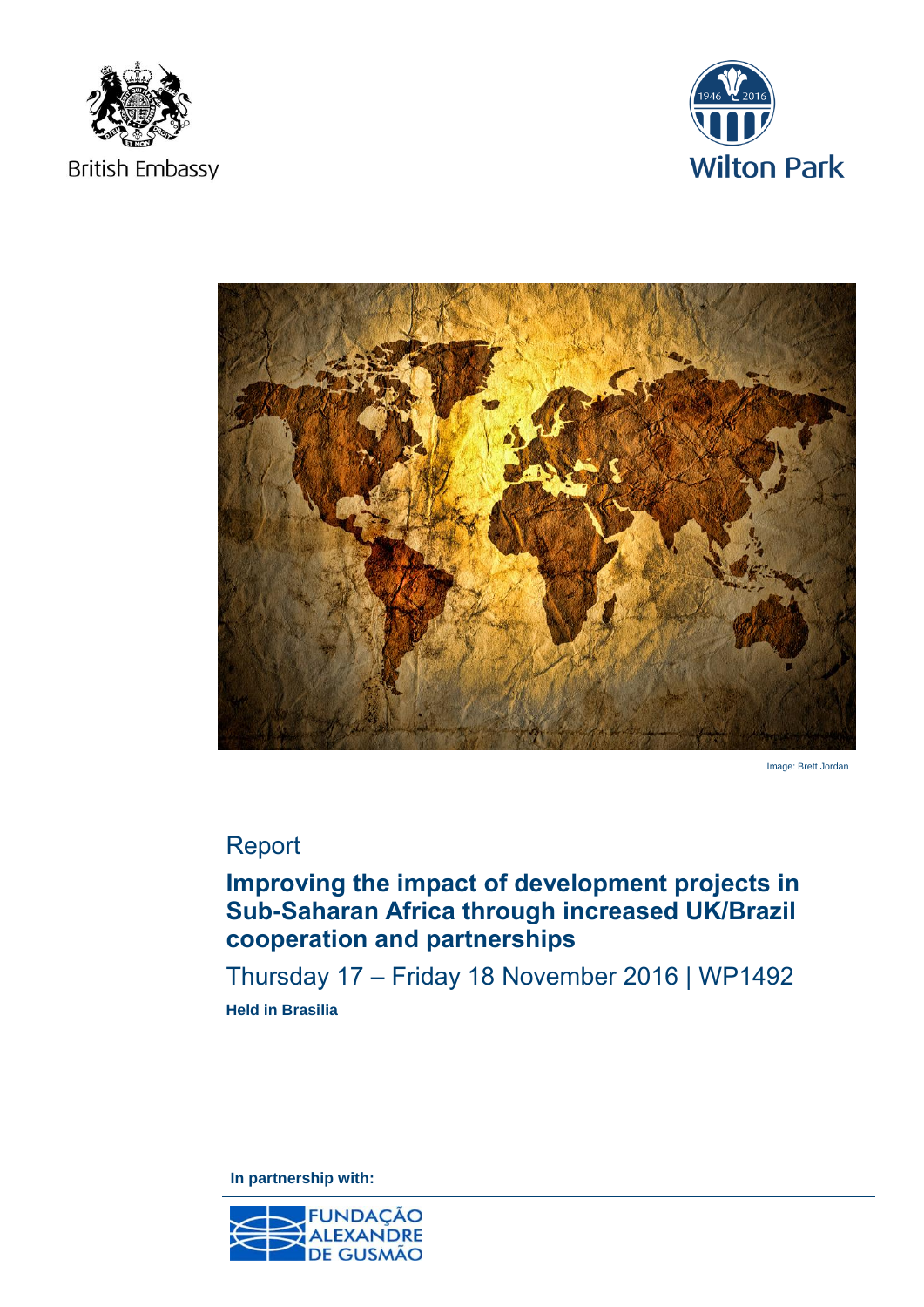

### Report

# **Improving the impact of development projects in Sub-Saharan Africa through increased UK/Brazil cooperation and partnerships**

## Thursday 17 – Friday 18 November 2016 | WP1492

### **Held in Brasilia**

This Wilton Park event, hosted by FUNAG and held in Brasília, provided an important opportunity for policy makers, government officials, academics and civil society representatives from Brazil, Africa and the UK, as well as from international organisations, to discuss issues such as the Sustainable Development Goals (SDGs) and the measurement and evaluation of development cooperation. The two day discussion focused on the potential and limitations of development cooperation provided by the UK and by Brazil and on how the two countries could improve their partnerships with countries in Sub-Saharan Africa (SSA). The discussions reflected the importance of looking at examples of past and ongoing trilateral cooperation initiatives and raised attention as to how recent political and economic events in Brazil and in the UK could impact on the provision of development cooperation and in the articulation of partnerships.

### **Executive summary**

- There is a need to discuss the impact of recent political and economic events in the UK and Brazil and how they influence the provision of development cooperation, including trilateral cooperation.
- Sustainable Development Goals (SDGs) –highlight the importance of looking at ways in which UK/Brazil cooperation and partnerships can support the implementation of the SDGs in their specific national contexts as well as in engagement with Sub-Saharan Africa.
- The UK and Brazil share a common goal of improving the execution and outcomes of cooperation. It is important for the two countries to engage in a space in which they can understand each other and improve cooperation and partnerships.
- Recent events in the UK and in Brazil illustrate the importance of guaranteeing accountability, showing how development cooperation makes a difference where it is deployed and how both Development Assistance Committee (DAC) countries and Southern providers can improve their capacity. Everyone can learn.

#### **Recommendations**

- 1. Trilateral cooperation initiatives involving the UK, Brazil and African countries are positive but there should be an awareness of what is expected of the African partners in these arrangements.
- 2. Efforts related to the development of measurement and evaluation criteria for South-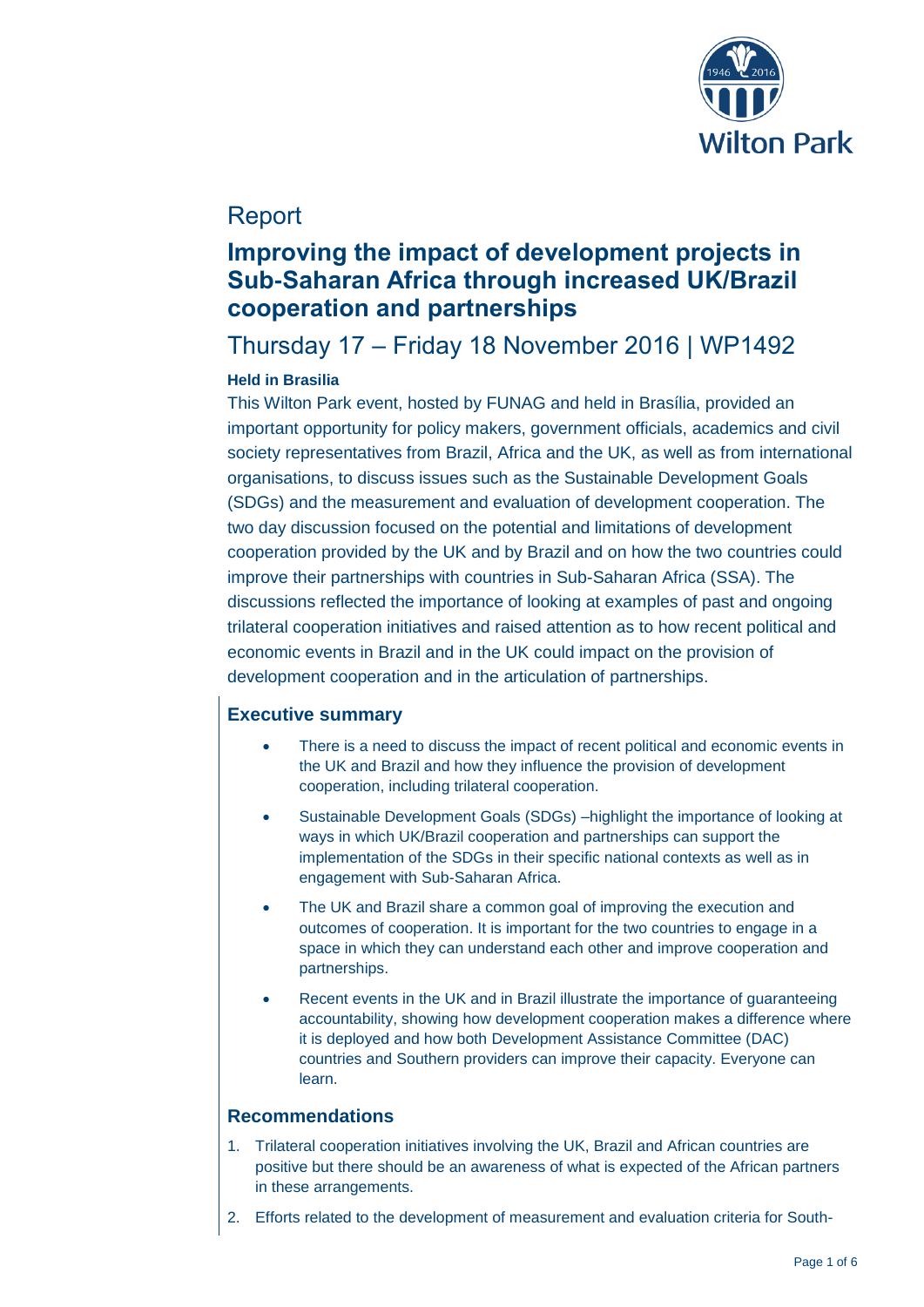South Cooperation (SSC) should be encouraged and strengthened without losing sight of the specificities of the SSC approach, particularly the differences regarding aid provided by Northern donors, such as the UK. Tools and criteria developed to evaluate North-South cooperation are not adequate to address SSC.

- 3. The SDGs present complex targets that have to be met by all countries, regardless of their location in the global South or the global North. Brazil and the UK have to work together in order to partner with countries located in Sub-Saharan Africa for the successful implementation of the SDGs.
- 4. Policy makers and experts studying development cooperation in Brazil and the UK should be aware of the impact that recent domestic events (such as political and economic policy changes) have in the provision of development cooperation.

### **The UK, Brazil and Sub-Saharan Africa partnership**

- 5. The UK and Brazil have been providing development assistance for decades, the UK as a member of the DAC and Brazil as a Southern partner. Despite differences in terms of approaches, the two countries can establish a joint approach combining their knowledge and experience.
- 6. The UN 2030 agenda acknowledges that countries across Africa require assistance to achieve the new SDGs. The debate about implementing the SDGs raises the importance of developing new approaches to common problems. The implementation of the SDGs requires technical solutions to sectoral problems.
- 7. Both Brazil and the UK provide cooperation and development assistance to countries across Africa in areas such as food security, poverty reduction and agriculture. The main question regarding this partnership is: "what value and impact could be achieved by a more integrated partnership between partners in order to share costs and approaches?"

### **UK/Brazil trilateral cooperation**

- 8. The practice of horizontal, demand-driven cooperation and non-conditionality as well as the joint construction of projects has been the most significant element in the UK-Brazil partnership. Trilateral cooperation, including in formulating, monitoring and evaluating results, provides the essential elements of proper ownership. This partnership strengthens both Brazil and the UK's capabilities of understanding each other's potential.
- 9. The potential of trilateral cooperation is very high but the challenge rests in setting up a platform for all stakeholders, creating an environment for coordination and avoiding duplication. The potential gains of trilateral cooperation are endless provided it is done in the right way and with the right motivation.
- 10. The UK and Brazil signed a memorandum of understanding (MOU) for a Global Development Partnership in 2011, representing a very unique combination of different aspects of development cooperation. This has allowed for the two countries to go beyond the traditional implementation of technical cooperation projects, bringing the opportunity of strengthening the dialogue and continuing to promote policy development. For Brazil, partnering with the UK is a strategic path and the 2011 MOU establishes a framework that promotes an open and ongoing dialogue and provides a mechanism of articulation and coordination. The two countries are currently working on a programme framework for future cooperation.
- 11. The UK and Brazil believe that it is possible to harmonise their principles of cooperation by creating an innovative mechanism of coordination, to promote more structural and comprehensive ways of working with the different modalities of cooperation.
- 12. DFID is also working in more than 50% of the countries in Africa that Brazil works in, so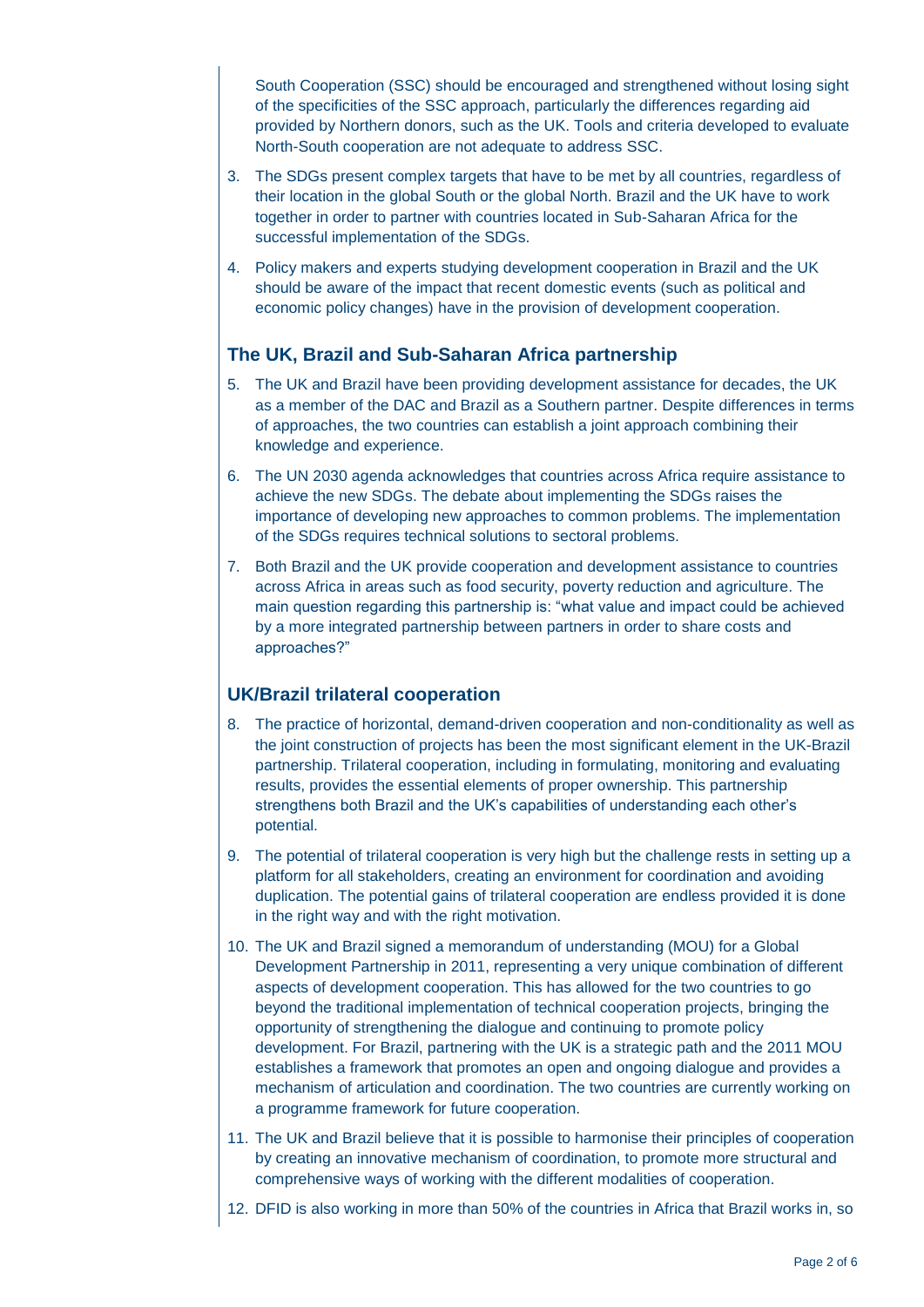there is a simple way of combining the two countries' perspectives in terms of geographical coverage. As a result of the measureable impact of good cooperation, including in the implementation of joint projects, most of the areas that the UK and Brazil decide to work in together are linked to geographical overlap of work between the two countries.

- 13. UK-Brazil partnership is motivated by the recognition that there are positive experiences associated with UK projects implemented in Brazil in the 1990s. There is also a need to develop an understanding that each country is both a provider and a recipient of cooperation at the same time – a mindfulness that countries always have something to share and something to learn. In this regard, the important issue is for the UK and Brazil to incorporate knowledge and experiences from their African partners and to define what and how they expect African partners to contribute. African institutions should be involved in the discussion and formulation of triangular partnerships. If triangular cooperation takes place without African nations, the horizontal component is being omitted – this could have significant influence on impact and outcomes – as well as on the relevance of any programme.
- 14. Within trilateral cooperation, all three of the partners should have an input from the very beginning. Partners have to share the concepts, discuss the principles and then the three partners must continue to be involved in the design of the project and in the monitoring and evaluation. While some actors point out that this may imply that one loses effectiveness, from the Brazilian point of view, trilateral cooperation is not about speed but about doing it right, having true ownership of the process. For Brazilian actors, the best outcome is not when you have a package that you try to impose upon the other partner through conditionality, but when the partners work together. If this arrangement is implemented correctly it is an advantage of trilateral cooperation. From the Brazilian perspective, trilateral cooperation is important to reinforce the notion of partners, instead of recipients and providers.
- 15. Trilateral cooperation does not operate in a vacuum; partners involved in cooperation have challenges, deadlines to which they are accountable. For trilateral cooperation to be relevant, it has to respond to those issues. There are important questions that come to play: What are the demands on those who are the 'recipients'? How can trilateral cooperation equip the 'recipient' partners? Actors should be aware that institutions such as the African Union have many partnerships but there is no capacity to manage those partnerships.
- 16. Achieving effectiveness and efficiency within trilateral cooperation is complex but it should not stop partners from pursuing this road. Partners should be aware of the differences and specificities related to thematic issues as well as the complexity of qualitative measurement.
- 17. Trilateral cooperation is a challenging and fascinating process. The UK-Brazil partnership needs to assess which aspects of the partnership are going well and which are not. This attention to the process has been very useful. Awareness of the issues involved in the UK-Brazil relationship invites the following questions: how actors should think of ways to evaluate cooperation? What are the power relations within the partnership? One of the most interesting aspects related to trilateral cooperation is that it provides space for dialogue, for the promotion of a space for peers to discuss existing and emerging challenges.

#### **UK, Brazil, Sub-Saharan Africa and the Sustainable Development Goals**

18. Partnerships were important in the process of the SDGs and in fact comprise the whole of Goal 17, overarching all of the means of achieving the other 16 Goals. Partnerships must be inclusive and based on a universal sense of respect. Encouraging partnerships is essential, and they should include an emphasis on solidarity and respect. The SDGs focus on the most vulnerable areas which should also be a priority for Brazil-UK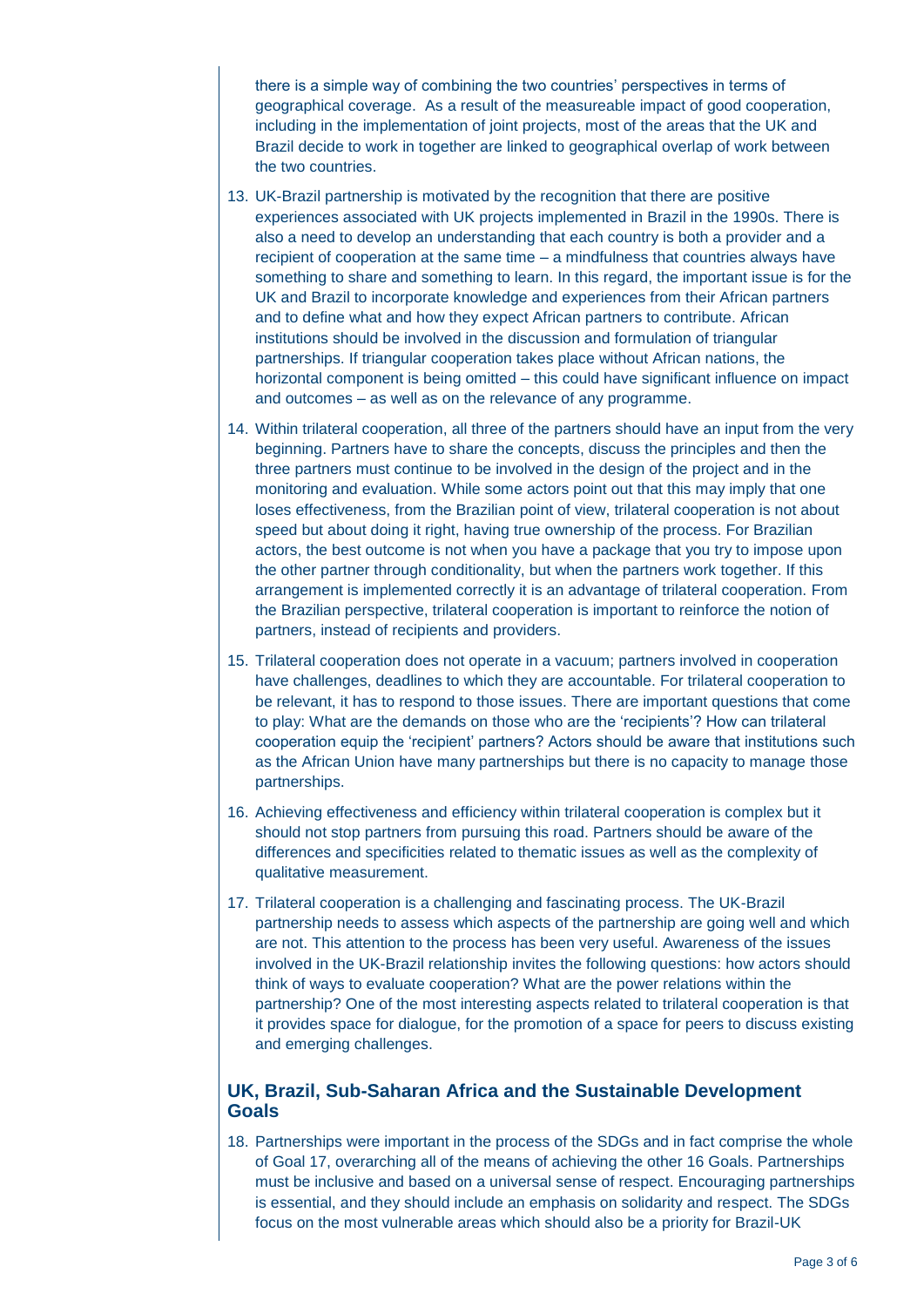partnerships with Sub-Saharan Africa.

- 19. Brazil and the UK need to find the right kind of partnerships, reflecting what works and what has not worked. The two countries will need to define common priorities at a time in which multilateralism is under threat and contestation. One area in which Brazil and the UK can offer positive insights is related to inter-city networks. This is particularly important because cities are collaborating to monitor the achievement of the SDGs and Africa will be the most rapidly urbanising area in the near future.
- 20. The scope of the SDGs is of particular importance to the Brazil-UK partnership. Brazil takes the principle of universality of the SDGs very seriously and the discussion about the implementation of the SDGs raises some fundamental existential questions on how development cooperation is provided. It forces actors to reflect on not just about the dynamics between 'donors' and 'recipients' but about the role of nation states as the primary executors of aid. As it is, there is a perception that actors are stuck in a 19th century approach to 21st century problems. The debate is still dominated by the agencies and their bureaucracies, but there is a need to engage with the private sector to execute the challenges associated with the SDGs. Important issues include Corporate Social Responsibility (CSR) and productive investment. There is the need to promote greater awareness of the SDGs within the private sector (especially in Brazil) as well as to promote greater engagement with civil society. Engagement with civil society should involve more than just consultations since civil society organizations can play a fundamental role in monitoring the successful implementation of the SDGs.
- 21. The SDGs also impact one of the most important aspects associated with trilateral cooperation, ie the learning component, in which partners understand that the process is more about learning from each than being effective. Nonetheless, when it comes to the SDGs, one important reflection comes to mind: "are the partners allowed to take the time to focus on the process and in the learning if they have to commit to achieving the goals by 2030?"
- 22. It is very complicated to talk about efficiency when discussing the SDGs and the 2030 agenda because it is more important to focus on the policies that are shared than actual efficiency. In the Brazilian case, the question of how Brazil's experience can inspire others is not about efficiency but the opportunity to engage in different policy spaces. This aspect raises the importance of the multi-direction of learning. For Northern donors, this raises the issue of how open these actors are to changing those aspects and learning from Southern partners, including Brazil and Sub-Saharan Africa.

#### **The role of the private sector in development cooperation**

- 23. Economic growth is essential for private growth but it is difficult to combine poverty eradication with commercial intentions. It is also difficult to leverage resources from the private sector for development since many of the resources actually go to countries that are already able to attract private resources, including middle income countries and not the countries mostly in need.
- 24. Trade has taken a prominent role in the context of UK aid after the vote to leave the European Union – based on the idea that no country can defeat poverty without economic growth. In its partnership with Brazil, DFID works with the Brazilian Agricultural Research Enterprise (EMBRAPA) and the World Food Programme Centre of Excellence against Hunger to create sustainable livelihoods in SSA on food security, connecting producers to markets locally. In other contexts, such as Ethiopia, DFID is engaged in the development of industrial parks to develop the country's export capacity in the textile sector via the Red Sea. This does not reflect a return to tied aid but the recognition that trade is an important route by which these countries can empower themselves.
- 25. When discussing the role of the private sector in the context of development cooperation, it is important to be aware that not all private investment is necessarily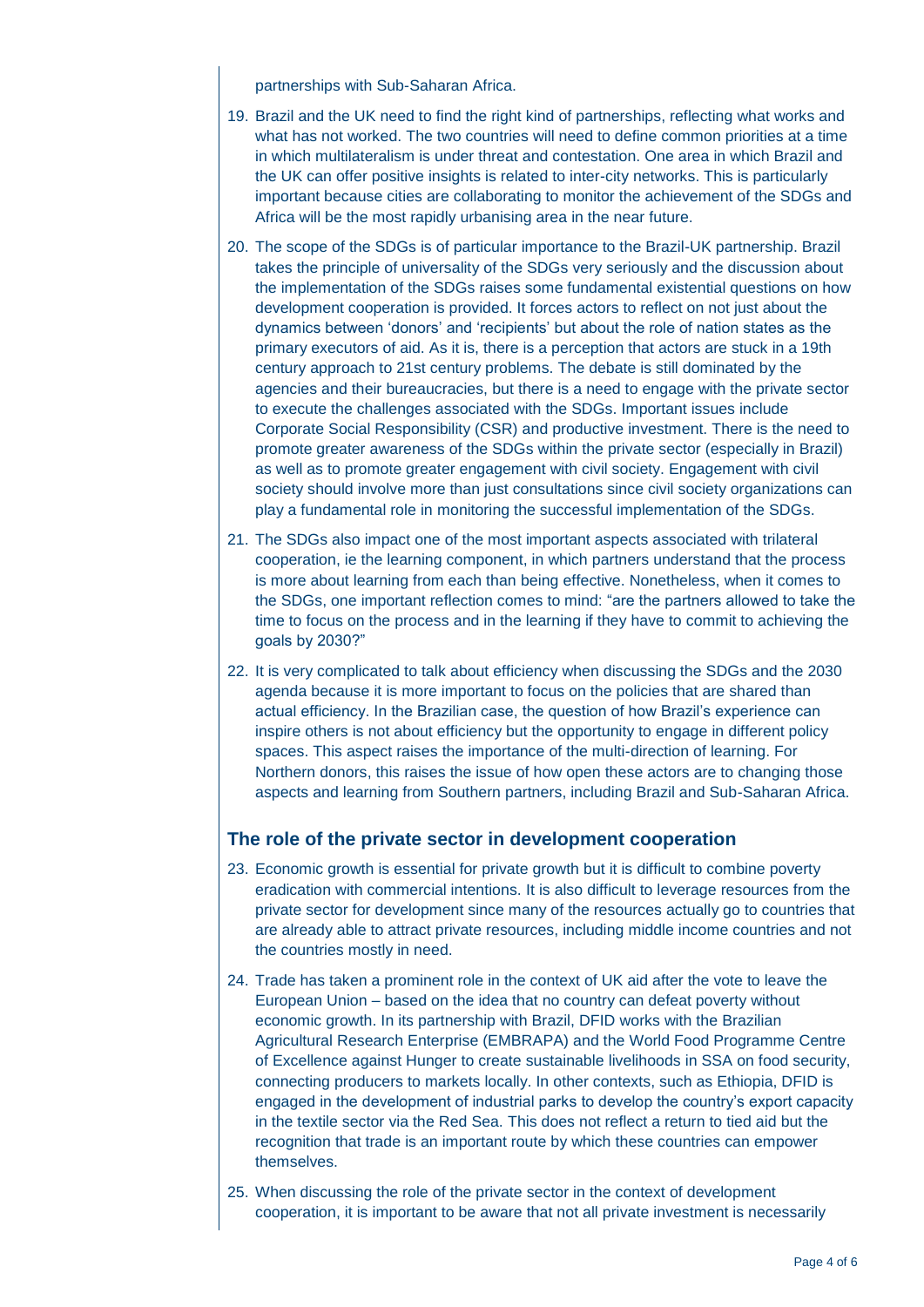good. Actors have to apply eligibility criteria, which can include the hiring of local workforce, the provision of credit facilities and the promotion of local entrepreneurship. All these activities could be supported by development cooperation initiatives. Private sector engagement in development cooperation should not be understood as simply being about bringing foreign private companies to countries in the global South, including SSA.

#### **Measurement and evaluation of cooperation**

- 26. The initial Official Development Assistance (ODA) definition was intended to measure aid flows and to create an identity of 'donors' and 'recipients' but there are some recent changes that come to play. In 2015, the UN developed a concept of development cooperation which includes other official flows including concessional financial flows, inkind transfer, capacity support and policy change, all of which contribute towards stretching the definition beyond ODA.
- 27. Within Total Official Support for Sustainable Development (TOSSD) there is now a process of 'Southernisation' of development cooperation, in which Northern/DAC donors are much closer to the Chinese or Indian models now. This tendency refutes the thesis that 'emerging' donors would adapt to the logic of Northern donors. The emerging discourse of transparency related to the provision of development cooperation should also be unpacked since it hides certain aspects associated with the provision of development cooperation, creating the conditions for Northern actors to operate in a given way in a highly competitive development cooperation environment.
- 28. The UK and Brazil paradigms for measuring cooperation are different and one cannot use the same measurement criteria for SSC and for Northern aid. Actors within the South, including governments and think tanks have tried to come up with an appropriate way of measuring SSC that includes the quantity, different definitions of SSC and differences in reporting volumes. In the typical UK model of vertical evaluation, there is an emphasis on results and impact. Under this model, there is clarity of results and objectives that one wants to achieve, done only on the recipient side. In the measurement of SSC, one of the challenges is the inclusion of SSC as part of broader foreign policy strategies. In certain circumstances, actors are reluctant to verbalise these objectives. Since SSC is described as much more about solidarity and relationship building, it becomes very difficult to quantify.
- 29. Within measurement and evaluation, data and information are extremely important not only because of the need to incorporate quantitative and qualitative aspects but also for the provision of accountability and transparency to domestic and international constituencies. Despite the differences between the UK and the Brazilian approaches to the provision of cooperation, the two countries share a common need to improve the execution of their cooperation. It may even be true to state that because of their differences, it is important for the two countries to engage in a space wherein they can approach mutual understanding and cooperation.
- 30. Within the context of measurement and evaluation, there are strengths and differences in the different methodologies used by Brazil and the UK. It is important for actors to be aware that one methodology might apply in one country and not in other countries. In addition, partner countries in Sub-Saharan Africa have different contexts and data availability varies between countries.
- 31. Actors need to be aware that paying attention to measurement and evaluation is neither a neutral exercise nor a technical issue but an important political issue. This raises meaningful questions such as: "how do you conduct evaluation? How to you measure success?" The issues take greater significance given the global efforts regarding discussions related to fragile states, self-assessment and external assessment at the OECD. Another set of important questions raised by drawing attention to the political nature of measurement and evaluation includes: "who should do the evaluations? Who is the target audience of measurement and evaluation